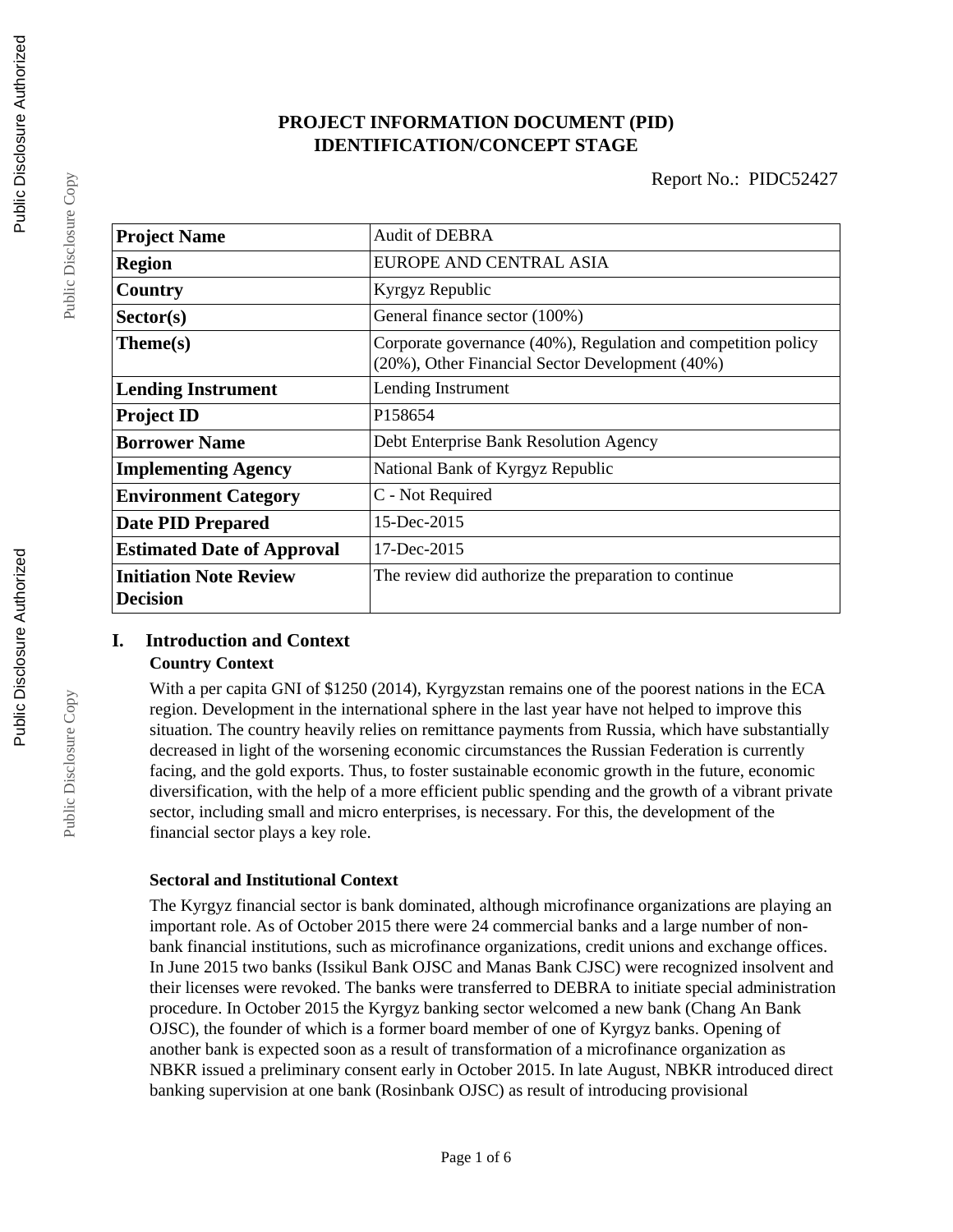Public Disclosure Copy Public Disclosure Copy

administration by Bank of Russia in two Russian banks, members of the group to which Rosinbank belongs. For the purposes of strengthening the stability and safety of the banking system, NBKR increased minimum statutory capital requirement for banks early in 2015. Starting July, 2015 all bank should have statutory capital of at least 300 mln KGS, which will be increased to 400 mln KGS and 600 mln KGS within the next two years respectively. All banks are currently compliant with this requirement, while half of them already have statutory capital in excess of 600 mln KGS. Money markets remain shallow and short of instruments, and there are few participants other than banks. The interbank market predominantly serves transactions in foreign currency. Capitalization of the stock market is nascent. There are 17 small insurance companies and one non-state pension fund.

The banking sector remains relatively stable and profitable. As of August 2015, the liquidity ratio stood at 66 percent, more than twice above the minimum regulatory requirement of 30 percent. The capital to risk-weighted asset ratio fell to 21.2 percent, compared to 21.8 percent at end-2014, remaining well above the prudential minimum threshold of 12 percent. Returns on assets and equity were at 1.8 and 12.9 percent (annualized), respectively. Meanwhile, nonperforming loans (NPLs) increased by about 1 percentage point compared to the 2014 year-end and stood at 5.6 percent. Provisions covered 53.5 percent of NPLs classified as substandard (42 percent of NPLs), doubtful (30 percent), and loss (28 percent).

The low level of financial intermediation is broadly in line with income level. The economy remains heavily cash based. Bank private credit to GDP reached 19.8 percent at end-2014 compared to 15.4 percent at end-2013. In addition, MFO's lending accounted 5.2 percent to GDP. Bank credit grew by 9.4 percent (adjusted for national currency depreciation) during January-August of 2015 compared to much higher 25 percent growth rate of the comparable prior year period. The share of foreign currency loans in the loan portfolio declined to 54% from 58% in the beginning of this year. The main contributors to the credit portfolio growth were agricultural loans (4.4 percent increase) and consumer loans (1.1 percent increase), while construction loans decreased by 0.6 percent. Loans with over three-year maturity accounted for 33 percent of total loans and decreased slightly in 2015 compared to previous year. However, despite this growth, financial intermediation in the Kyrgyz Republic remains among the lowest in the region.

Competition among banks appears limited. Although declining, the state presence in the banking sector remains significant. Most banks operate in niche markets and are small with limited lending activity. Top five banks have about 52 percent of bank assets, 54 percent of credits and 71 percent of deposits. There are two state-owned banks that account for about 14 percent of total banking sector assets. In addition, 10 percent of shares of two other banks belong to the state. The State Kyrgyz Post Office (KPO) having country-wide net of over 900 post offices also offers a limited range of financial services under an agency agreement with banks. There are no plans with clear timeline to privatize the state-owned banks.

Recognizing the importance of developing its financial sector development, especially promoting financial sector stability, the government has been spearheading several reform initiatives including:

-In February 2014 the government renegotiated a US\$9.85 million Financial Sector Development Project with the WB (WB) that is aimed at (i) enhancing financial sector stability, and (ii) increasing access to financial services. The project consists of the following three components in the areas of (a) Strengthening the legal, regulatory, and supervisory framework for financial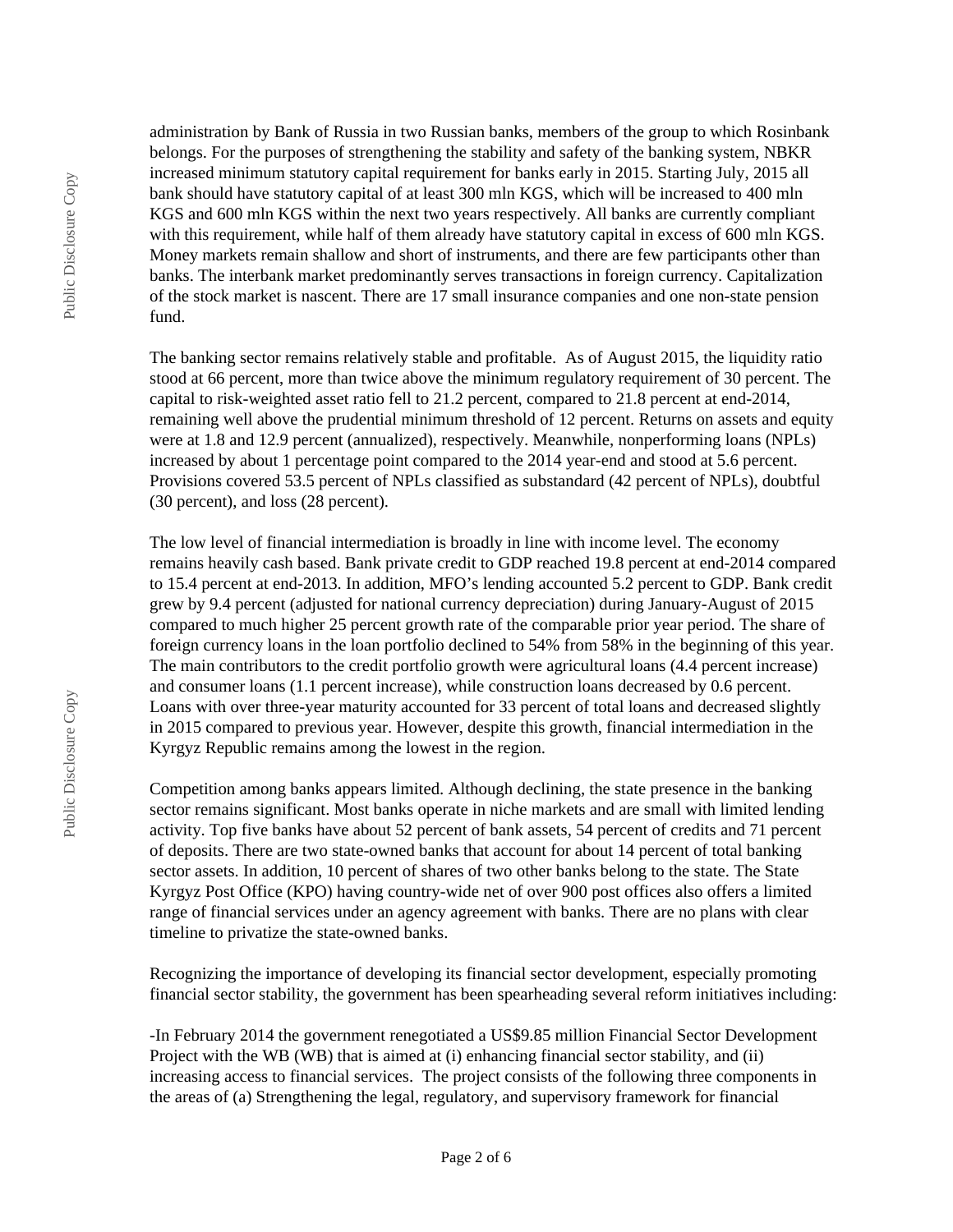institutions; (b) expanding access to financial services through the national post office network, and; (c) Modernizing the moveable collateral and debt resolution regimes. The project commenced implementation activities on December 18, 2013 with a dedicated project implementati on team.

-In July 2013, the government worked with the WB and the IMF in participating in the Financial Sector Assessment Program which assessed the financial sector's strengths, weaknesses, and vulnerabilities to financial and macroeconomic shocks, as well as its contribution to growth and development. The FSAP concluded with recommendations on the supervisory and regulatory frameworks, financial sector soundness and restructuring, crisis management and bank resolution, access to finance, the role of the state, financial infrastructure, pensions, and insurance.

-On August 18, 2013, the government, partnered with the WB and the Swiss State Secretariat for Economic Affairs (SECO) to establish Kyrgyz Republic Financial Sector Development Project Single-Donor Trust Fund (No. TF072067). On December 12, 2014, the SECO provided additional funds of US\$2 million bringing the total size of Trust Fund to US\$3.084 of which US\$1.052 was disbursed as of November 2015. The Project Development Objective (PDO) of this WB administered Trust Fund (TF) is to enhance financial sector stability by (i) strengthening the legal and regulatory capacity of NBKR as a financial sector regulator; and (ii) improving financial safety net. Specifically, the project includes the following areas/activities:

(i) Developing and adopt the risk based supervision framework for the NBKR in line with international best practices;

(ii) Enhancing NBKR's capacity to undertake dynamic stress tests, and scenario analyses, migrate to macro stress tests and promote bottom-up stress tests for all critical parameters;

(iii) Strengthening of NBKR's position in early identification of problem banks and prompt remedial action framework (PRAF) to prevent aggravation of stressful situations; and

(iv) Strengthening the consumer protection and financial literacy framework in the country.

(v) Strengthening the non-banking sector supervisory capacity of the NBKR

(vi) Strengthening the regulatory and supervisory framework for Islamic Banking

(vii) Strengthening the deposit protection framework,

#### **Relationship to CAS/CPS/CPF**

The WBG is committed in assisting the Kyrgyz Republic to develop its financial sector in the framework of the country partnership strategy for 2013-17. Under the area of engagement, business environment and investment climate, the partnership strategy includes a pillar on promoting financial and private sector development. This pillar is closely linked with this project's objective to enhance financial sector stability by (i) strengthening the legal and regulatory capacity of NBKR as a financial sector regulator; and (ii) improving financial safety net".

#### **II. Project Development Objective(s)**

#### **Proposed Development Objective(s)**

This activity is part of the SECO Funded Kyrgyz Financial Sector Development Project which aims "to enhance financial sector stability by (i) strengthening the legal and regulatory capacity of NBKR as a financial sector regulator; and (ii) improving financial safety net".

#### **Key Results**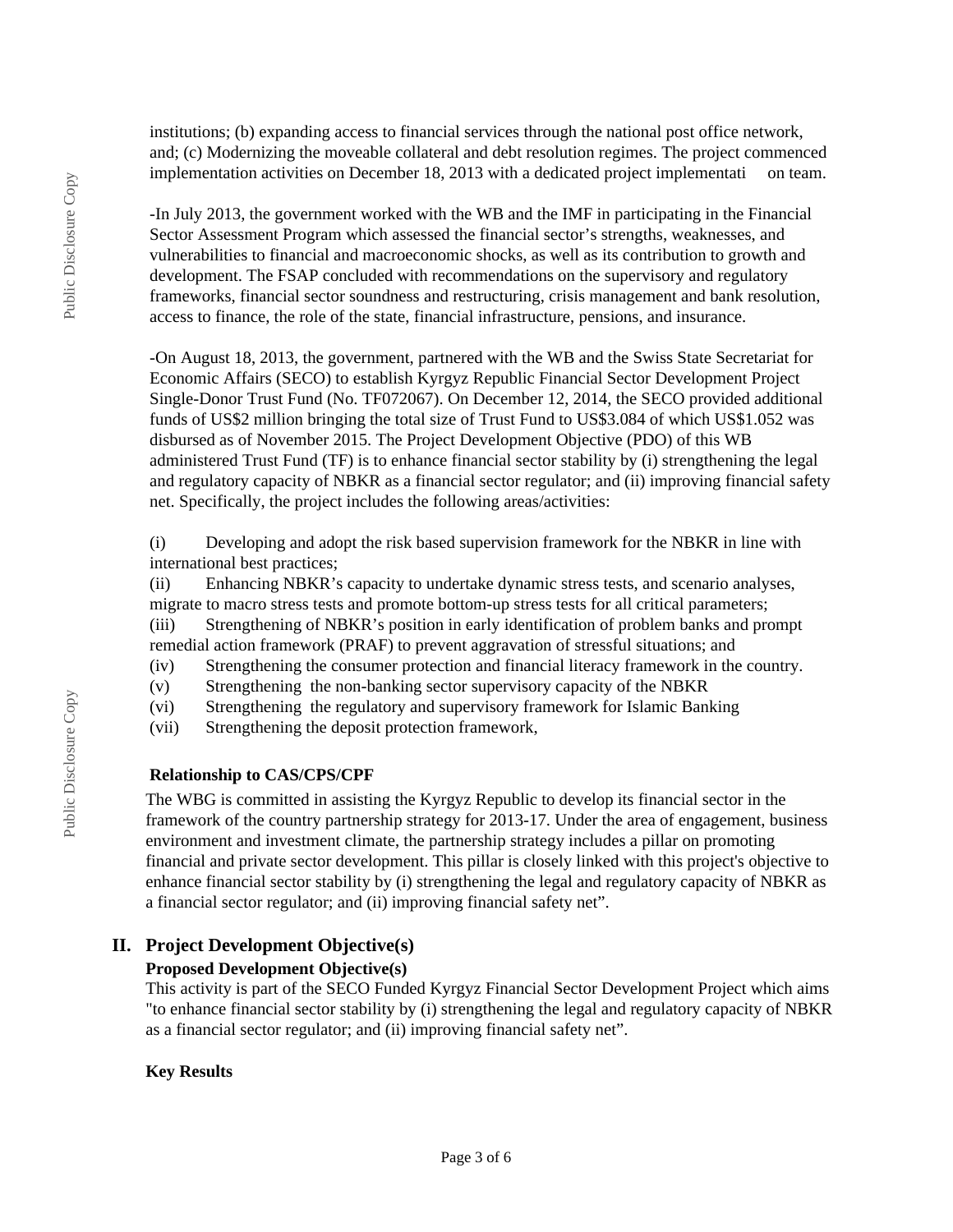Audited financial statements of DEBRA and banks under its mandate presented to Ministry of Finance and National Bank of Kyrgyz Republic to expedite the liqudation process of DEBRA's assets.

# **III. Preliminary Description**

#### **Concept Description**

Following the reforms under the current initiatives, the urgency for additional reforms focusing on bank resolution become more apparent. Currently, the resolution framework consists of complex and ineffective tools for bank resolution. Conservatorship is neither designed nor used as a resolution tool, but rather is used as a tool to restore the problem bank's financial soundness and adherence to prudential norms. During conservatorship, shareholders remain in place and may eventually become the beneficiaries of the NBKR's efforts. Most of the resolution procedures, including liquidation, restructuring and rehabilitation, take place under court supervision, with the participation of creditors and shareholders, and the Bank Reorganization and Debt Restructuring Agency (DEBRA) acting as the sole liquidator.

Importantly, dysfunction of DEBRA significantly undermines the effectiveness of the resolution framework. The DEBRA was established as an entity under the NBKR in 1996, initially to help manage and privatize state-owned banks. This original mandate was to end after five years; however, it subsequently evolved into an asset management company with multiple tasks, and became a more independent entity reporting directly to the President. The DEBRA's current roles include: (i) the mandatory "special administrator" (liquidator and rehabilitator) of banks in liquidation; and (ii) the collector of debts on behalf of the MOF. The DEBRA considers the rehabilitation of failed banks as its major task hamstringing the bank resolution regime. Many of the liquidation cases that it handles have been lingering for more than a decade, despite the legal time limit of two years. Meanwhile, the DEBRA's financial reports have not been published nor audited by professional auditors. The bank estates that it manages also require external audits.

Hence, the termination of DEBRA's bank resolution functions following the liquidation of banks under its management will be key to complement ongoing reform efforts as recommended by 2013 Financial Sector Assessment Program (FSAP). To address identified weaknesses, the authorities have prepared a new Banking Law which is currently before parliament. One of the aims of the Law is to restrict the potential interventions of the courts, while enhancing the effectiveness of the administrative resolution tools, and enhancing the NBKR's ind ependence and accountability. However, these reforms could not yield intended results on the resolution framework without the termination DEBRA's related functions. Accordingly, 2013 FSAP recommends to terminate DEBRA's functions and granting them to the NBKR.

The first step to achieve termination of the DEBRA's resolution function is to facilitate external audit of the institution and banks under its management. In line with this, SECO and IMF approached the World Bank to take the lead on the implementation of the audit in June 2014. On the preparation stage of the additional financing proposal in December 2014, this component was designed as a bank-executed activity. Nevertheless, during the consultations with relevant departments, the team was informed that execution by the World Bank could not be possible for this particular area of work and the existing trust fund should be transformed into a hybrid one with this component being executed by the recipient. Based on this, SECO decided to provide the initially agreed amount of US\$2 million in December 2014 upon the condition that US\$336,300 (including taxes) of this amount would be allocated for the DEBRA audit when the authorities decides to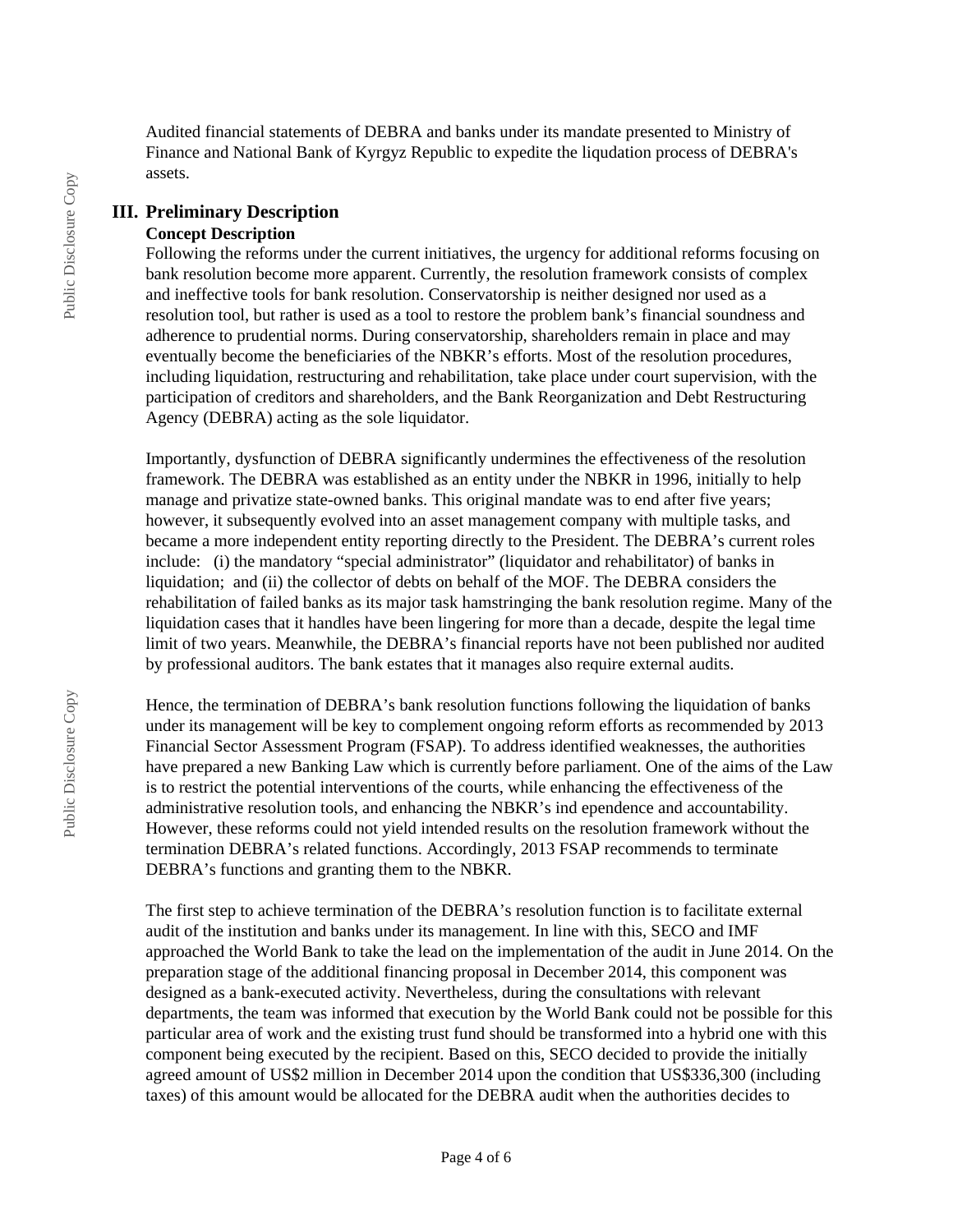implement the audit with a recipient-executed approach. As a result this amount was allocated as contingency to other components until the execution of DEBRA audit.

At the beginning of 2015, the World Bank and IMF met with the institutions involved in the audit of DEBRA (DEBRA, the President's Office, the Ministry of Finance and NBKR) and all parties agreed on the recipient-executed approach and drafted an action plan (see Annex 1 and 2). According to the plan, DEBRA will be the recipient of grant while the Project Implementation Unit at the NBKR will responsible for the implementation. The Ministry of Finance sent their confirmation on DEBRA's eligibility as a grant recipient in November 2015 (please see Annex 3).

#### **IV. Safeguard Policies that Might Apply**

| Safeguard Policies Triggered by the Project    | Yes | N <sub>0</sub>            | TBD |
|------------------------------------------------|-----|---------------------------|-----|
| Environmental Assessment OP/BP 4.01            |     | x                         |     |
| Natural Habitats OP/BP 4.04                    |     | x                         |     |
| Forests OP/BP 4.36                             |     | ×                         |     |
| Pest Management OP 4.09                        |     | x                         |     |
| Physical Cultural Resources OP/BP 4.11         |     | x                         |     |
| Indigenous Peoples OP/BP 4.10                  |     | x                         |     |
| Involuntary Resettlement OP/BP 4.12            |     | $\boldsymbol{\mathsf{x}}$ |     |
| Safety of Dams OP/BP 4.37                      |     | X                         |     |
| Projects on International Waterways OP/BP 7.50 |     | $\boldsymbol{\mathsf{x}}$ |     |
| Projects in Disputed Areas OP/BP 7.60          |     | x                         |     |

#### **V. Financing** *(in USD Million)*

| Total Project Cost:                      | 0.3363 | Total Bank Financing: 0 |  |
|------------------------------------------|--------|-------------------------|--|
| Financing Gap:                           |        |                         |  |
| <b>Financing Source</b>                  |        | Amount                  |  |
| Free-standing TFs for ECA PF Sector Unit |        | 0.3363                  |  |

#### **VI. Contact point**

#### **World Bank**

Contact: Cevdet Cagdas Unal Title: Financial Economist Tel: 458-2972 Email: cunal@worldbank.org

#### **Borrower/Client/Recipient**

Name: Debt Enterprise Bank Resolution Agency Contact: Said Zulpuev Title: Director<br>Tel: 9963126 996312661645 Email: office@debra.kg

# **Implementing Agencies**

National Bank of Kyrgyz Republic Contact: Project Implementation Unit